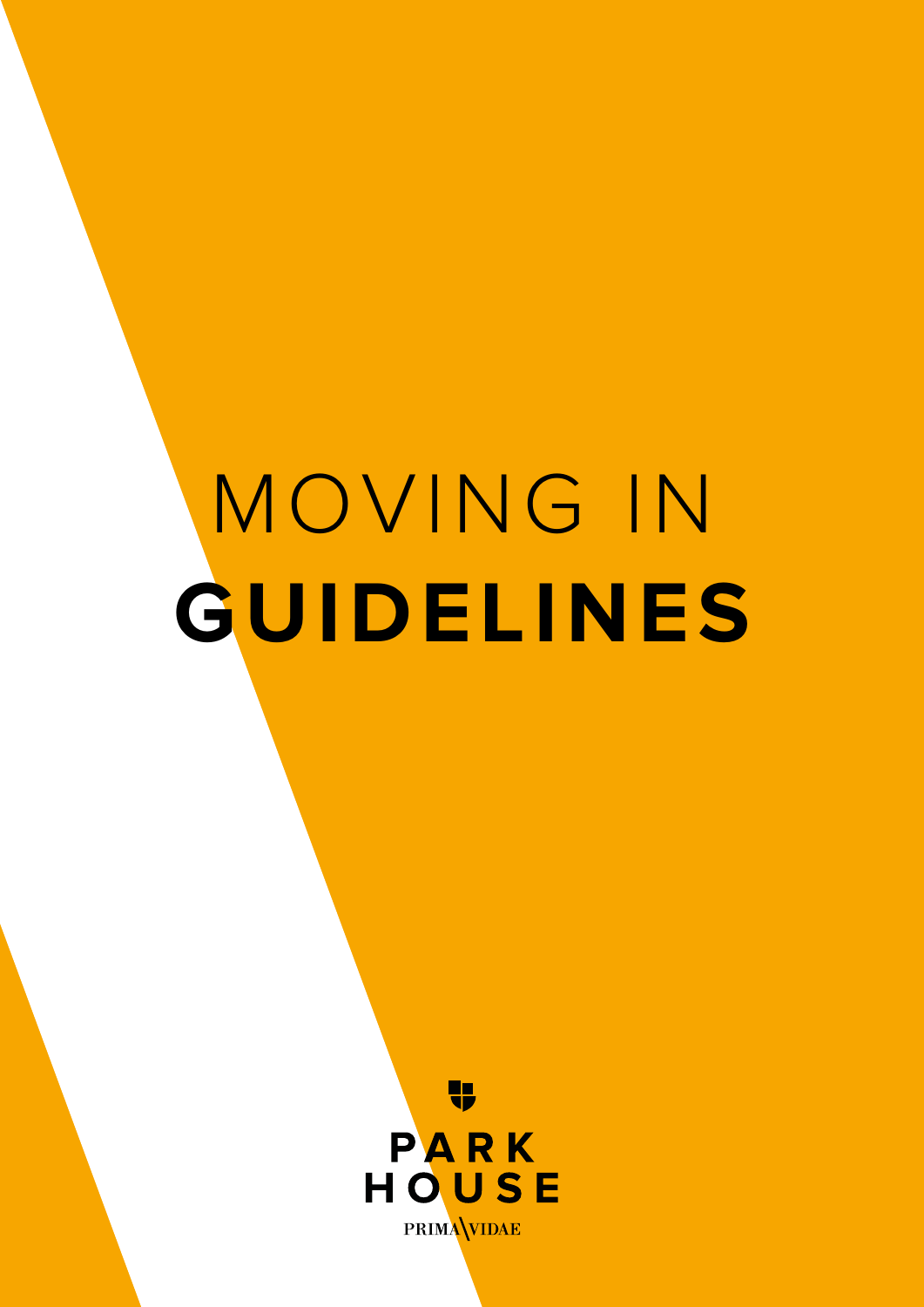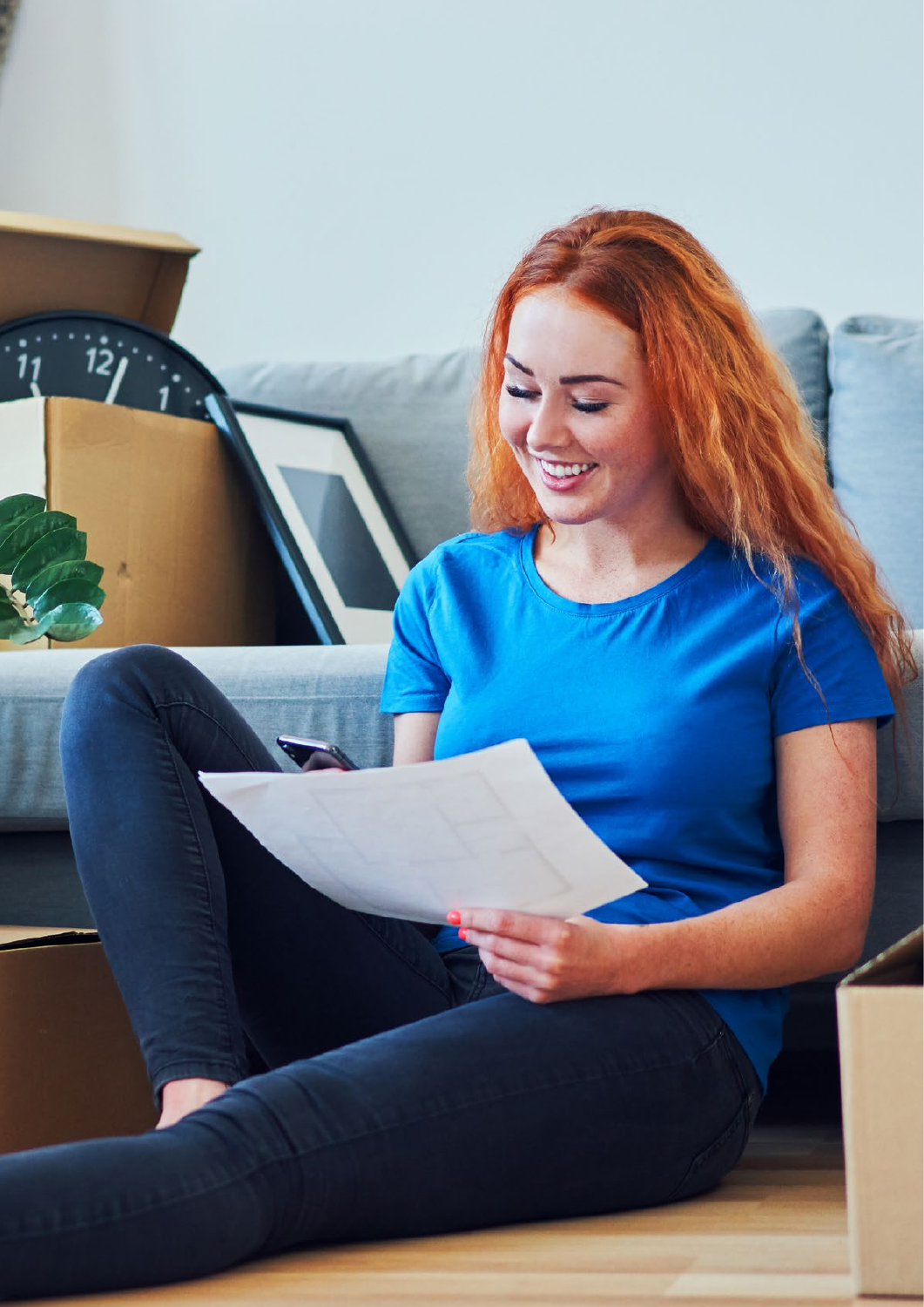## **WELCOME TO PARK HOUSE FOR THE 2021-2022 ACADEMIC YEAR**

#### **Hi.**

We are really looking forward to welcoming you to Park House in a few weeks, and just to ensure you have all the information you need before you move in, we have put together some helpful guidelines.

Move in weekend at Park House is scheduled for the 11th and 12th of September, and staff members from Collegiate will be available to issue keys and show you to your new home from 9am - 7pm.

Don't worry if you are not able to move in on the dedicated 'move in weekend', you can still pick up your keys Monday to Saturday 9am - 7pm. Please just contact the helpful on-site team to make an appointment to collect your keys.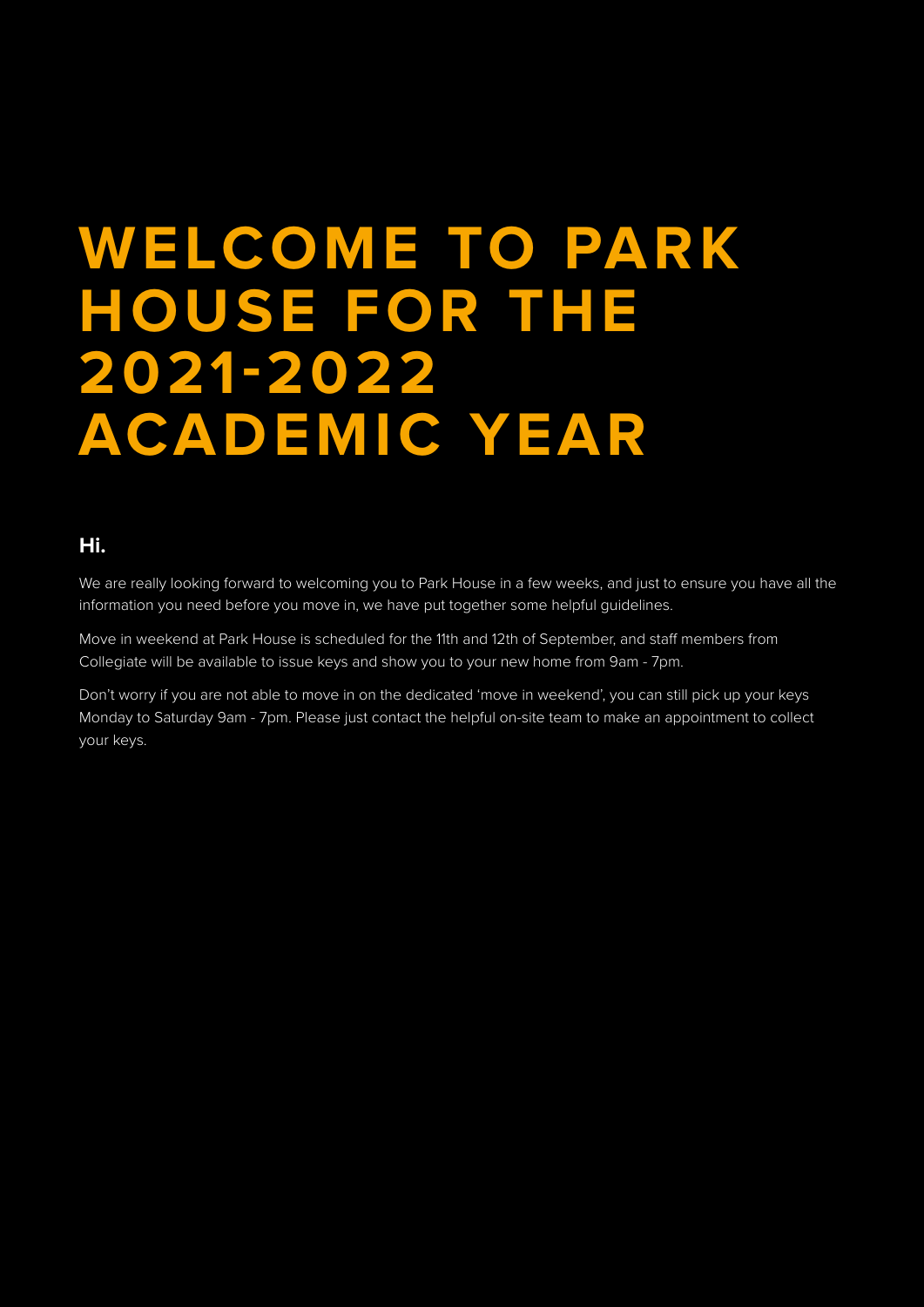### **GENERAL INFORMATION**

#### **Travelling**

If you need advice on how to get to your accommodation, or help with the closest car park then please contact **parkhous[e@collegiate-ac.com](http://)** and the accommodation team will be able to help.

The following travel times are approximate.

Southampton Airport - 17 minute drive/taxi or 10 minutes by train Heathrow Airport - 1 Hour drive/taxi or 2 hours 10 minutes by coach. Gatwick Airport - 1 Hour 30 Minutes drive/taxi or 1 hours 54 minutes by train.

#### **Car Parking**

There is very limited parking at the back of Park House on Sussex Road for unloading belongings for check in. Sussex Road also has metered parking which is in operation 24/7. In addition, there are multiple NCP car parks nearby.

#### **Covid secure promise**

The most important thing to us here at Collegiate has always been, and continues to be, the safety and wellbeing of our tenants and staff. After the events of 2020, we are even more committed to creating the most safe and secure environment possible that you can be proud to call home.

As a result, we have made some positive changes to our Check-In process, as well as how the site operates, so that you can feel happy and secure in your new home.

#### **Checking in**

#### **Prior to check-in**

To make your Check-In process as smooth as possible, you will be required to complete the following on your Collegiate Portal:

- Sign your Tenancy Agreement
- Send copies of student identification documents
- Pay your rent amount as per your contract
- Read and sign your Welcome Information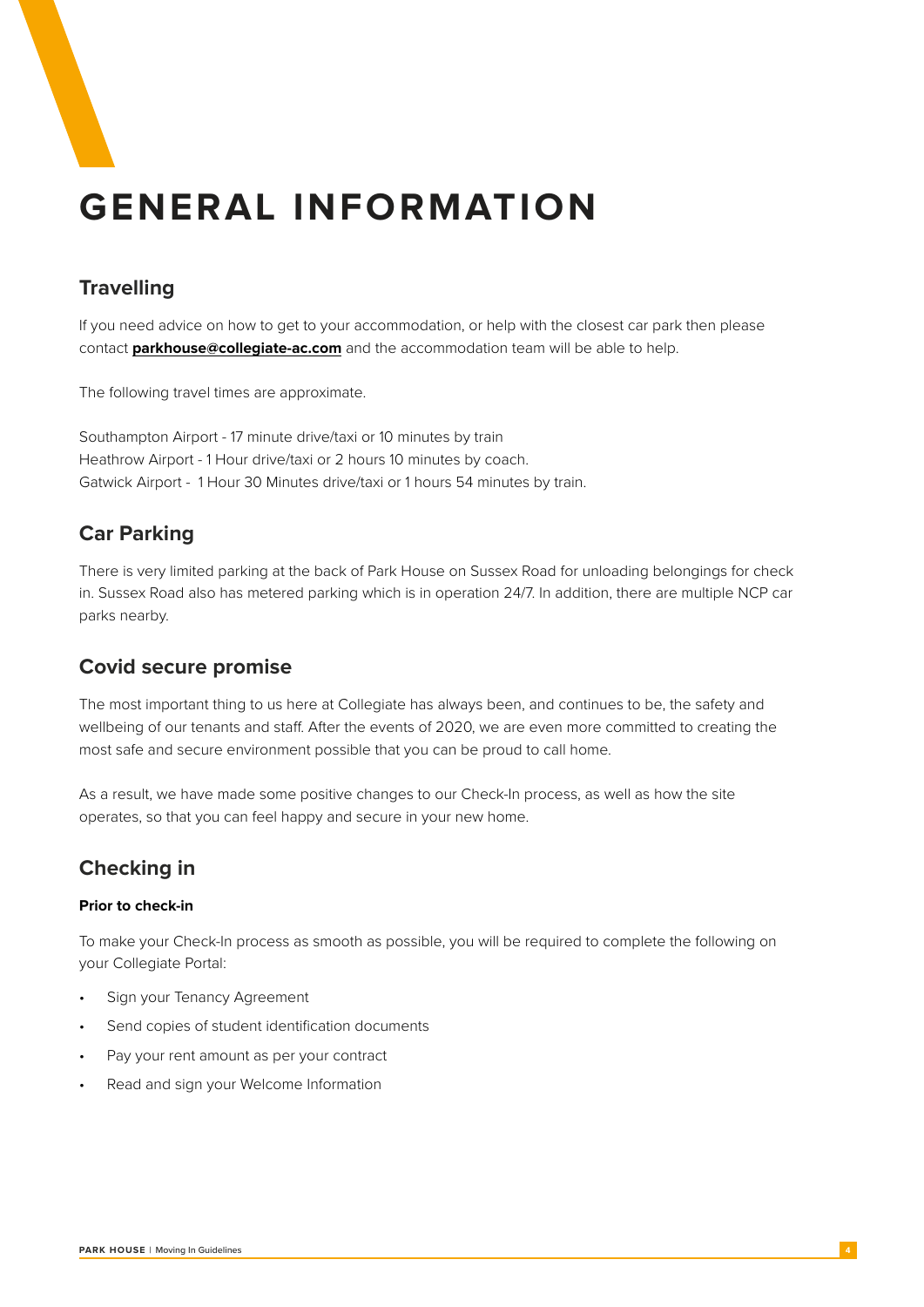#### **Allocated check-in slots**

Next you will be able to book a Check-In slot on a first-come first-served basis.

#### **Check-in at your accommodation**

You will be guided by your friendly sites team to your studio where you will be given your keys to your new home.

#### **Designated Service Stations**

If you have any questions during your Check-In day please head straight to your Customer Services Desk on site where our team will be on hand to answer any questions. Signage and more information regarding the location of this will be given at your accommodation on the day of your Check-In.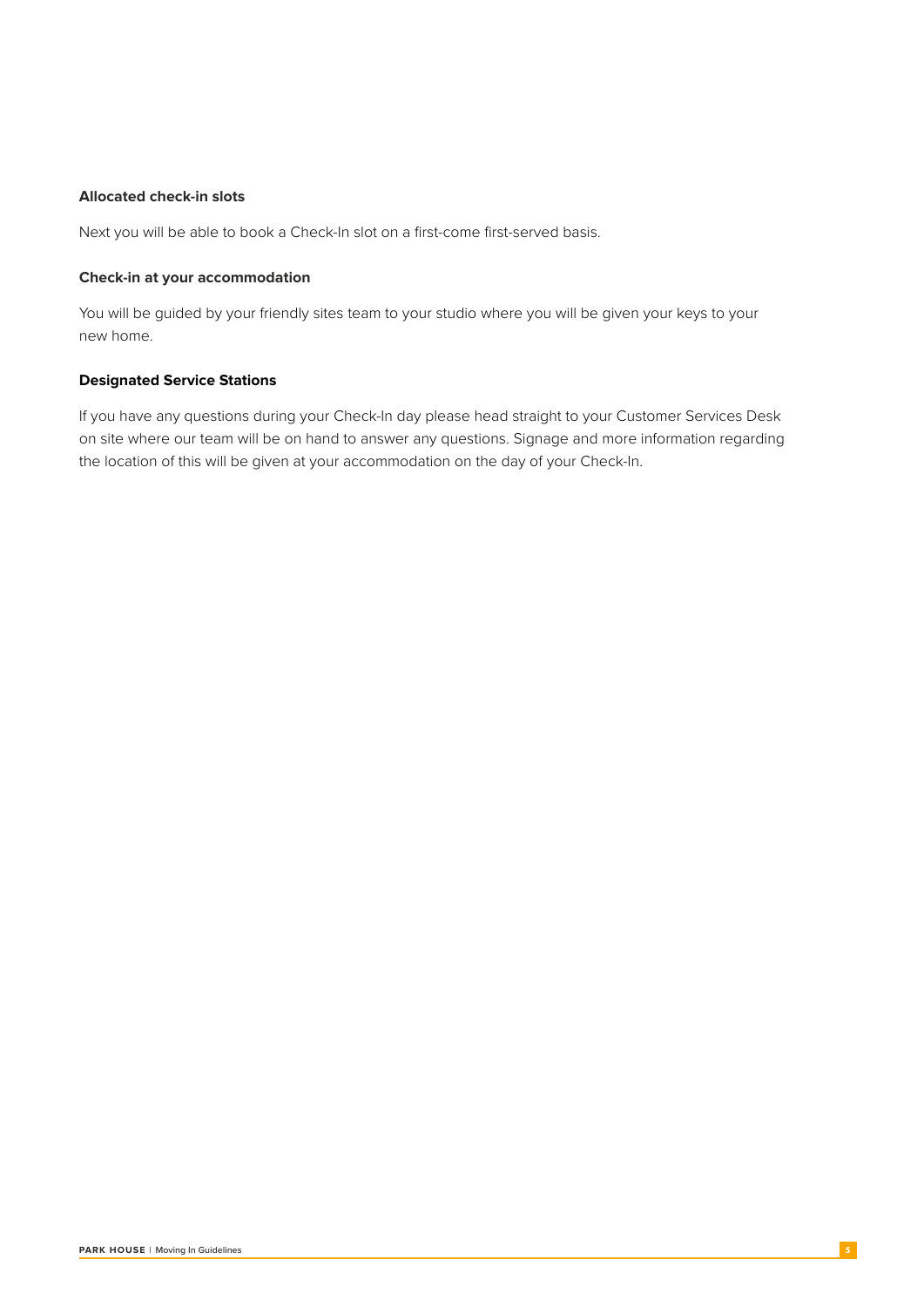# **YOUR HOME**

#### **Enhanced cleaning**

We have enhanced our thorough cleaning protocols even further to keep your new home Covid Secure. The entire accommodation site will be fully sanitised before check-in and high traffic areas such as stairwells, lifts and communal areas will be given extra attention.

Extra Cleaning services are available for you to purchase via your Collegiate Portal to assist you with keeping your apartment, including communal areas.

#### **Communal areas**

We are pleased to announce that all communal areas will be open!

The necessary adjustments have been made to allow for social distancing with your safety in mind and we will continue to monitor this in line with government guidance.

#### **Hand sanitising facilities**

Automatic hand sanitising stations will be located around the site for you to use.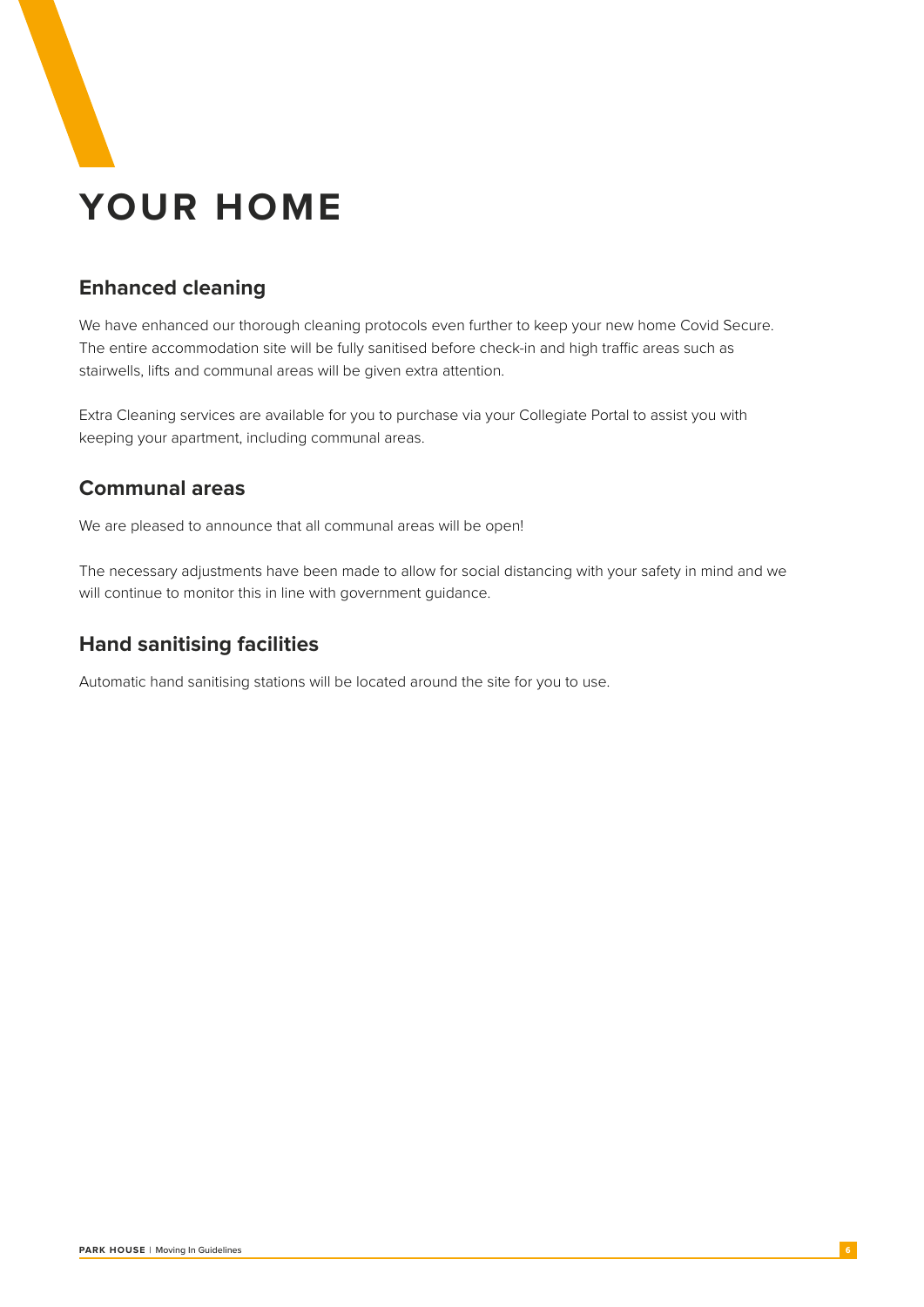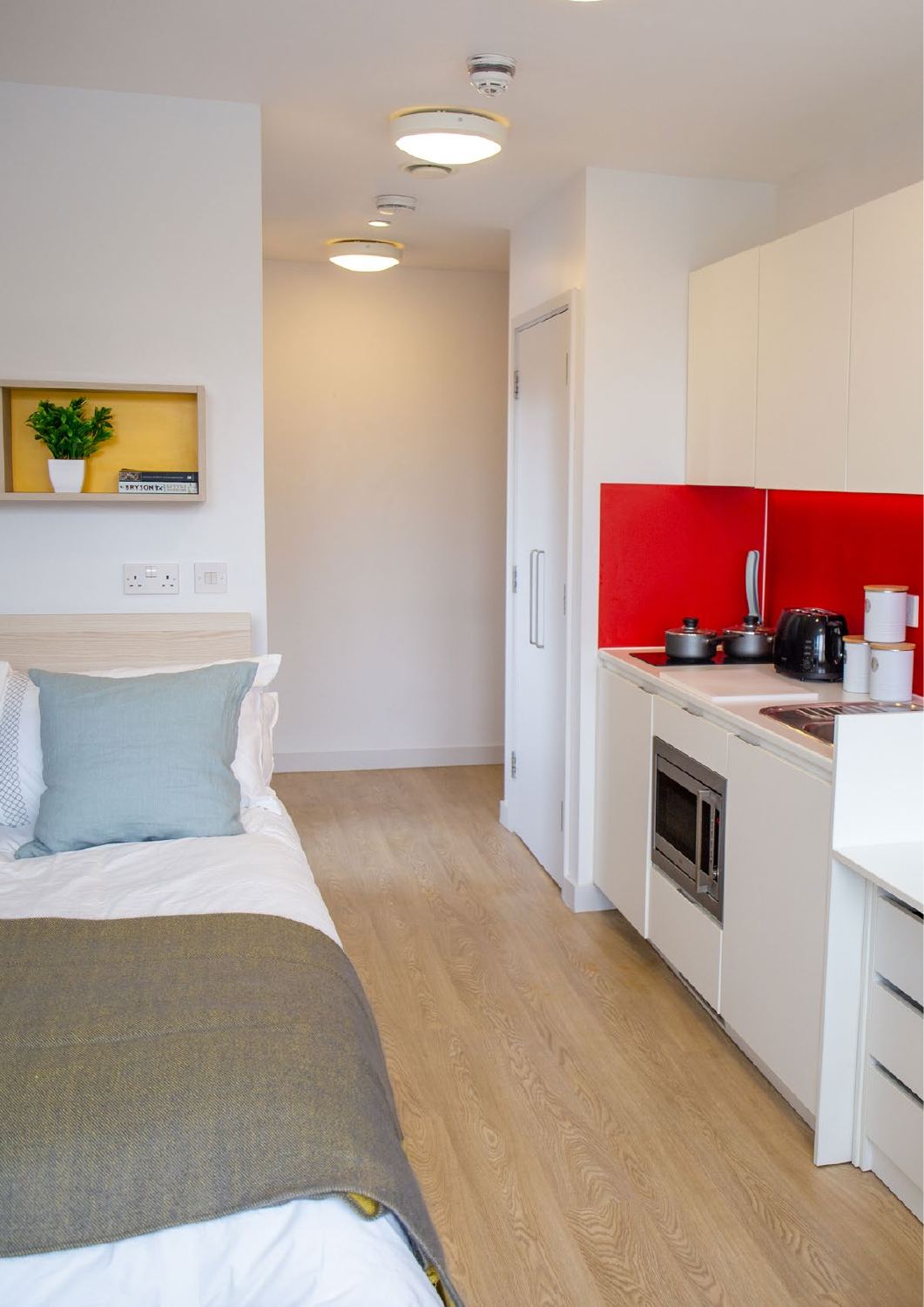

University of Southampton - Highfield Campus

University of Southampton - General Hospital **Campus** 

 $\approx$ 

University of Southampton - Avenue Campus

**PARK HOUSE**

Solent University

University of Southampton - Waterfront Campus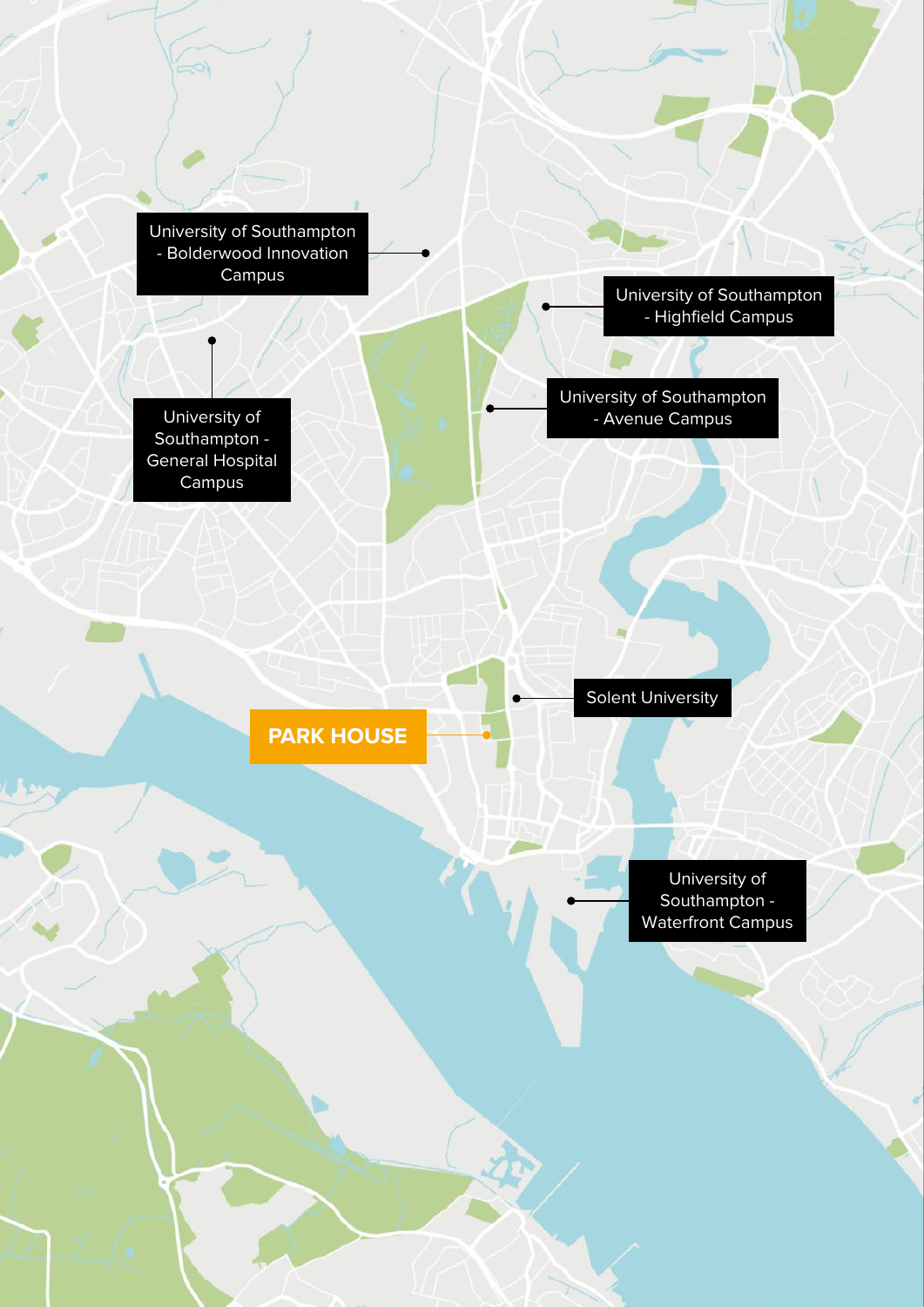

#### **Training**

We exceed the industry standard for training; our accommodation staff are all fully ANUK trained and have undertaken specific Covid-19 awareness training which ensures they have a full understanding of coronavirus and how to reduce its spread.

#### **Wellness**

At Collegiate we take a holistic approach to your wellness and our accommodation teams are here to fully support you and help you to settle into your new home.

All our Accommodation Managers and Assistant Mangers are fully Mental Health First Aid trained by MHFAE and we have strong links with all Universities in all our cities, so there will always be somebody on hand to support you.

#### **Making new friends & building a community**

We have lots of exciting events planned for your arrival weeks and throughout the academic year. Depending on the Covid alertness level these may be delivered in person or virtually.

These are designed to help you make new friends and build a friendly supportive community within your new home.

#### **Student Experience**

We have student experience programmes in place which will give you plenty of opportunities to meet and make friends with your neighbours.

Whether you're in a studio or in a shared flat, you can rest assured that you and your new friends will be able to hang out together in your beautiful new home and take part in all the activities we have planned.

**Collegiate continue to closely monitor the Government guidance and will keep you informed accordingly if we are required to make any operational changes to the accommodation in which you are living.** 

**We are looking forward to a great new academic year ahead and cannot wait to welcome you to your new home.**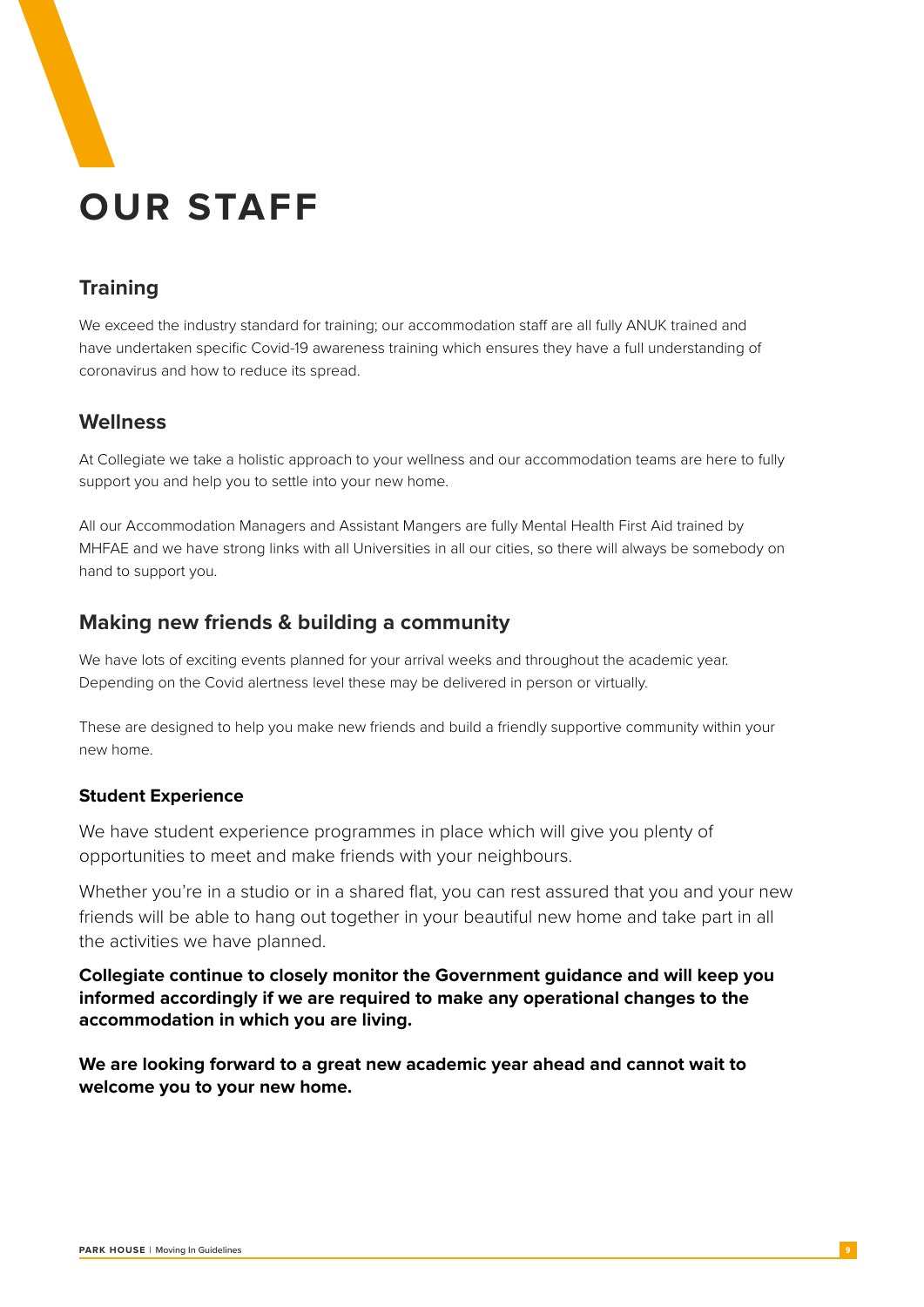## **MOVING IN REQUIREMENTS**

Please ensure that, before you move in, you have completed the following:

- Paid your £250 deposit
- Paid your first rental instalment, or full rent if applicable. These are both due on Wednesday 1st September 2021. Please be aware, no keys will be issued to you if rent has not been paid.
- Provided 1 x photo ID and 1 x proof of address, for yourself and your guarantor if applicable. 2 x passport photos and 1 x proof of student status.

If you have not done this prior to move in, you MUST bring all these with you on the day of your arrival. Without complete documentation, you will not be able to move in.

Absolutely no keys will be issued if a resident has not completed any of the above requirements.

#### **PLEASE ALSO BE AWARE WE ARE UNABLE TO ACCEPT ANY CASH PAYMENTS**

Should you need to complete an international bank transfer, let the team know; parkhouse@collegiate-ac.com, and we will forward you the relevant details.

#### **What to bring**

| Bedroom                                                           | Kitchen                   | Bathroom                           |
|-------------------------------------------------------------------|---------------------------|------------------------------------|
| Desk lamp                                                         | Pots & Pans               | <b>Towels</b>                      |
| Duvet and duvet cover*                                            | Tea towels                | Toilet roll                        |
| Clothes hangers                                                   | Cutlery                   | Soap and toiletries                |
| Sheets*                                                           | Plates and bowls          | Basic first aid kit (just in case) |
| Push Pins (notice board)                                          | Cups and drinking glasses | Washing tablets (in drum)          |
| Pillow and pillow cases                                           | Tin/Bottle Opener         |                                    |
| Laundry basket                                                    | Cleaning products         |                                    |
| Photos of family and friends                                      | Bin bags                  |                                    |
| * Please ask the accommodation team<br>if you are unsure of sizes | Small rubbish bin         |                                    |
|                                                                   | Food to keep you going    |                                    |
|                                                                   | Kettle & toaster          |                                    |

What to bring to help you settle into your new home:

When you need your own space to work or claim a moment of calm, your private apartment has it all.

Every room is bright, luxuriously fitted and finished to exacting standards. 24/7 broadband and Wi-Fi keeps you connected and our accommodation teams are always on hand. There's also superior security with CCTV, 24/7 Out of hours emergency support and secure door entry for ultimate peace of mind.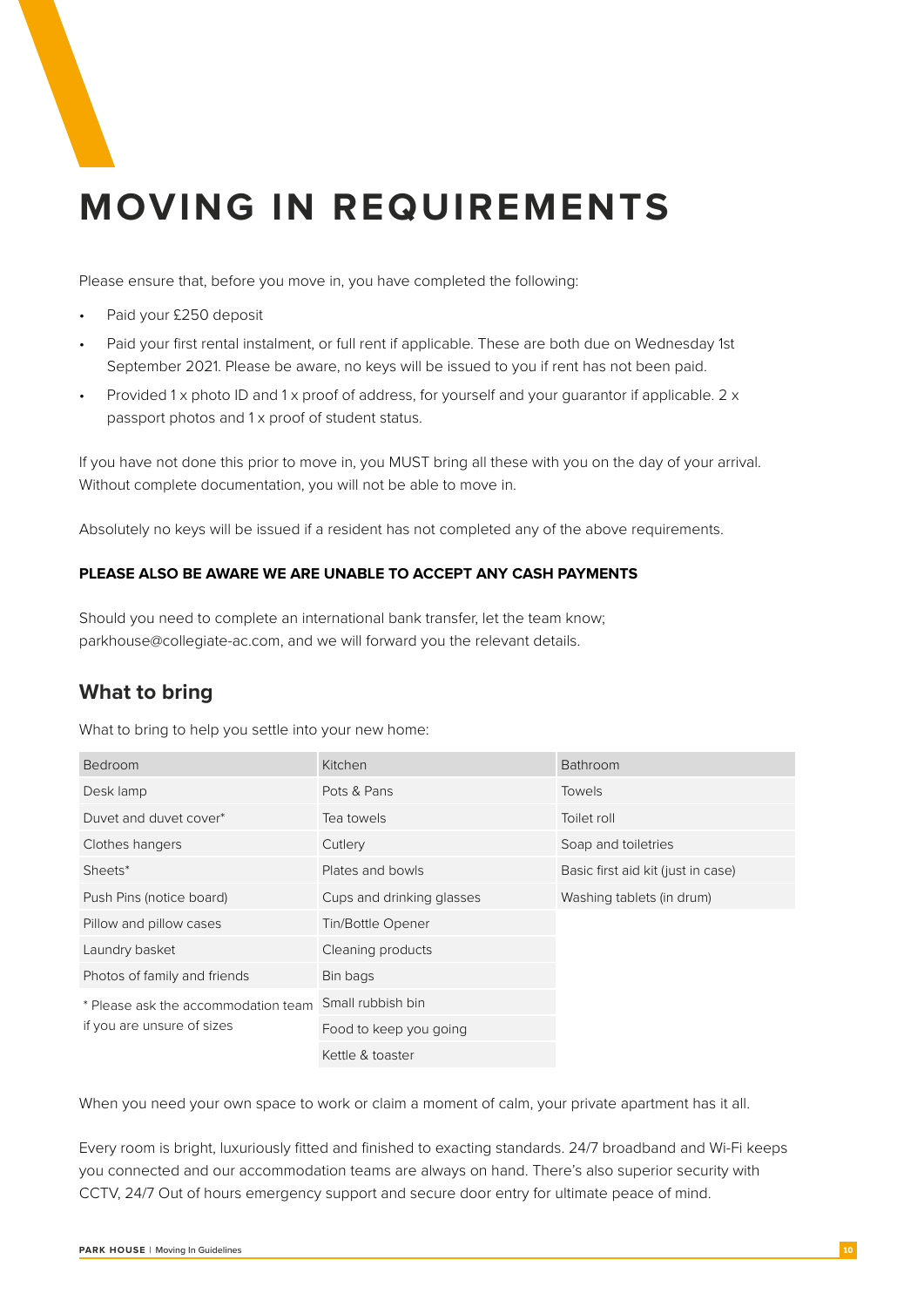# **IF YOU NEED US**

If you have any further queries please do not hesitate to contact us - you can send us an email at **[parkhouse@collegiate-ac.com](http://parkhouse@collegiate-ac.com)** or visit us at **[www.collegiate-ac.com](http://www.collegiate-ac.com)** or call 02380 181 381.

You may also join the 2021/2022 Residents Facebook page, here you will be kept up to date with all the events and weekly notices about anything important. Search **'[Collegiate Park House Community 21/22](https://www.facebook.com/groups/540329407086726/)'**.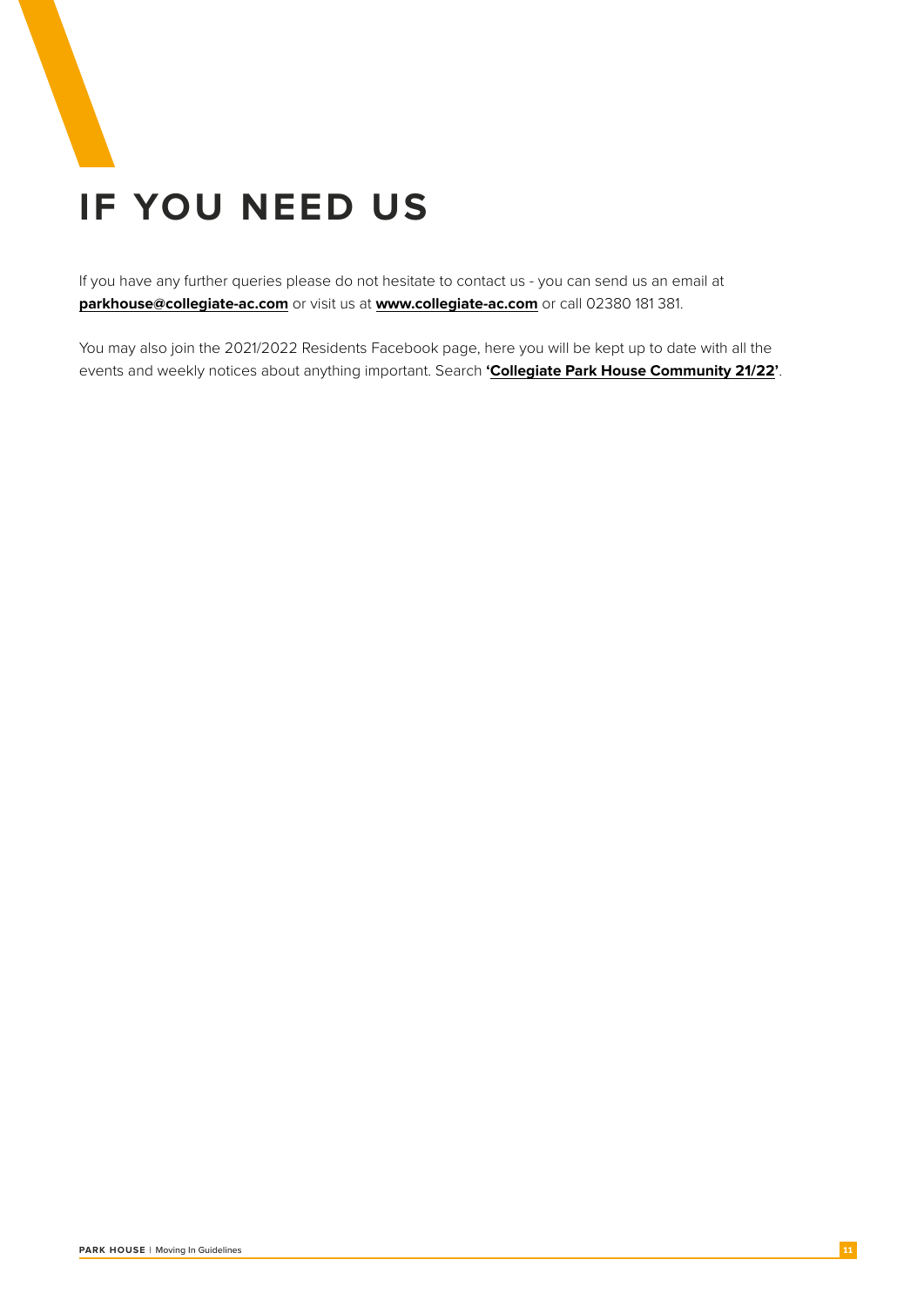